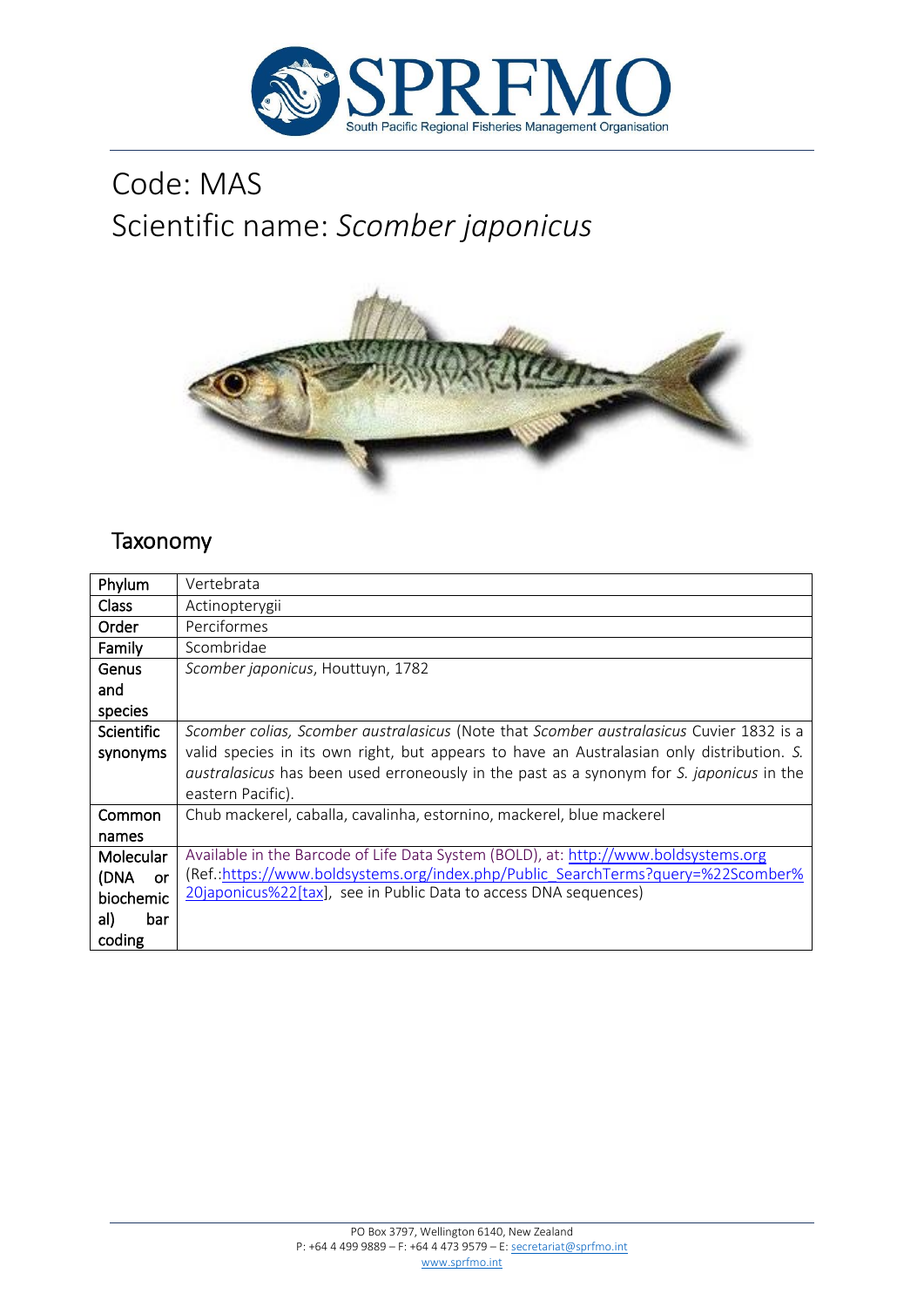

# Species Characteristics

# Global distribution and depth range

The distribution of *S. japonicus* is circum-global and cosmopolitan. In the Atlantic Ocean it occurs off the east coast of North America from New Scotia, Canada to Venezuela. On the South American east coast, it occurs from southeast Brazil to south Argentina. On the European coast *S. japonicus*is reported from the United Kingdom to France. *S. japonicus* is reported from almost the whole coast of Africa. It occurs in the Mediterranean and Red Seas. It is apparently absent in the Indian Ocean, from Indonesia and Australia. In the Pacific Ocean *S. japonicus* is fished off Japan and the west coast of South America from Ecuador to Chile (Collette, 2001) (Figure 1). *S. japonicus* appears to be replaced by *Scomber australasicus* in the South West Pacific (found off New Zealand and eastern Australia).



Figure 1. Distribution of chub mackerel *Scomber japonicus* (Houttuyn, 1782). Source: FishBase, 2020

### Distribution within South Pacific area

Matsui (1967) describes the distribution of *S. japonicus* in South Pacific to be from Panama to Chile, including around the Galapagos Islands, with austral limits at Guamblin Island, at 45°41'S. The longitudinal distribution includes areas beyond the 200 nm distance from the coast, particularly in the south (off Chile), and mostly within 100 nm of the coast in the north (off Peru and Ecuador). This is shown by the distribution of catches and the extension of observed spawning areas as indicated by the presence of *S. japonicus* eggs and larvae.

Russian investigations on the high seas in the southeastern Pacific (Arkhipov 2004) show *S. japonicus* eggs distributed in a narrow band adjacent to the outer 200 nm limit from the coast between ~13°S and 18°S, and eggs and larvae in a wider area that extends farther offshore between 35°S – 40°S and 80°E – 90°E (Figure 2). Peruvian investigations show eggs and larvae distributed along the whole Peruvian coast extending well beyond the 200 nm limit, but with much more frequent presence and higher concentrations within the 100 nm from the coast, as reported by Santander & Castillo (1972) and shown by more recent analyses of larvae distribution by IMARPE (Figure 3), which matches IMARPE's observed spatial distribution of matured and spawning chub mackerels. Off Chile, *S. japonicus* spawning areas within the 200 nm distance from the coast have also been reported by Rojas & Mujica (1981) and Serra (1983).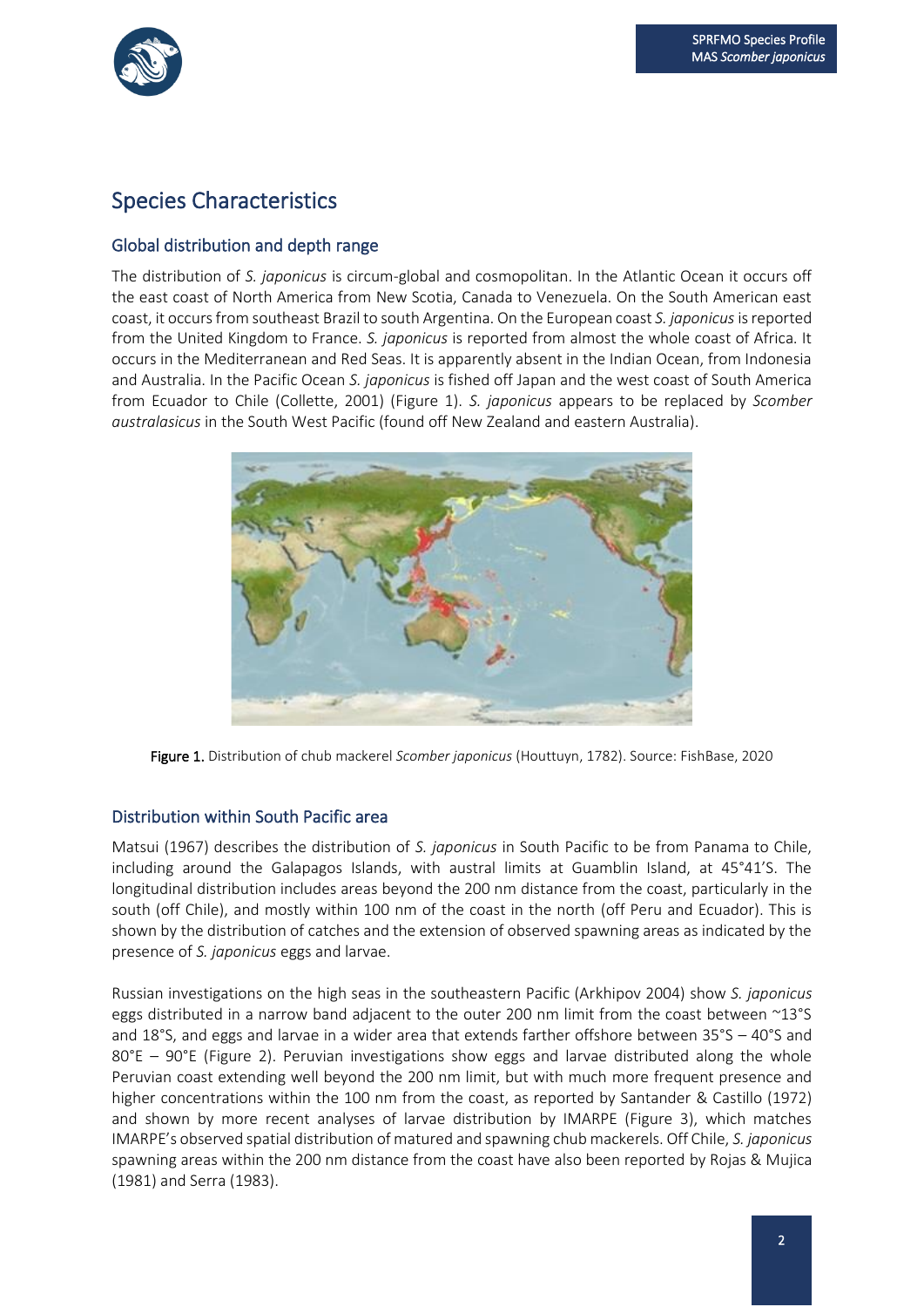



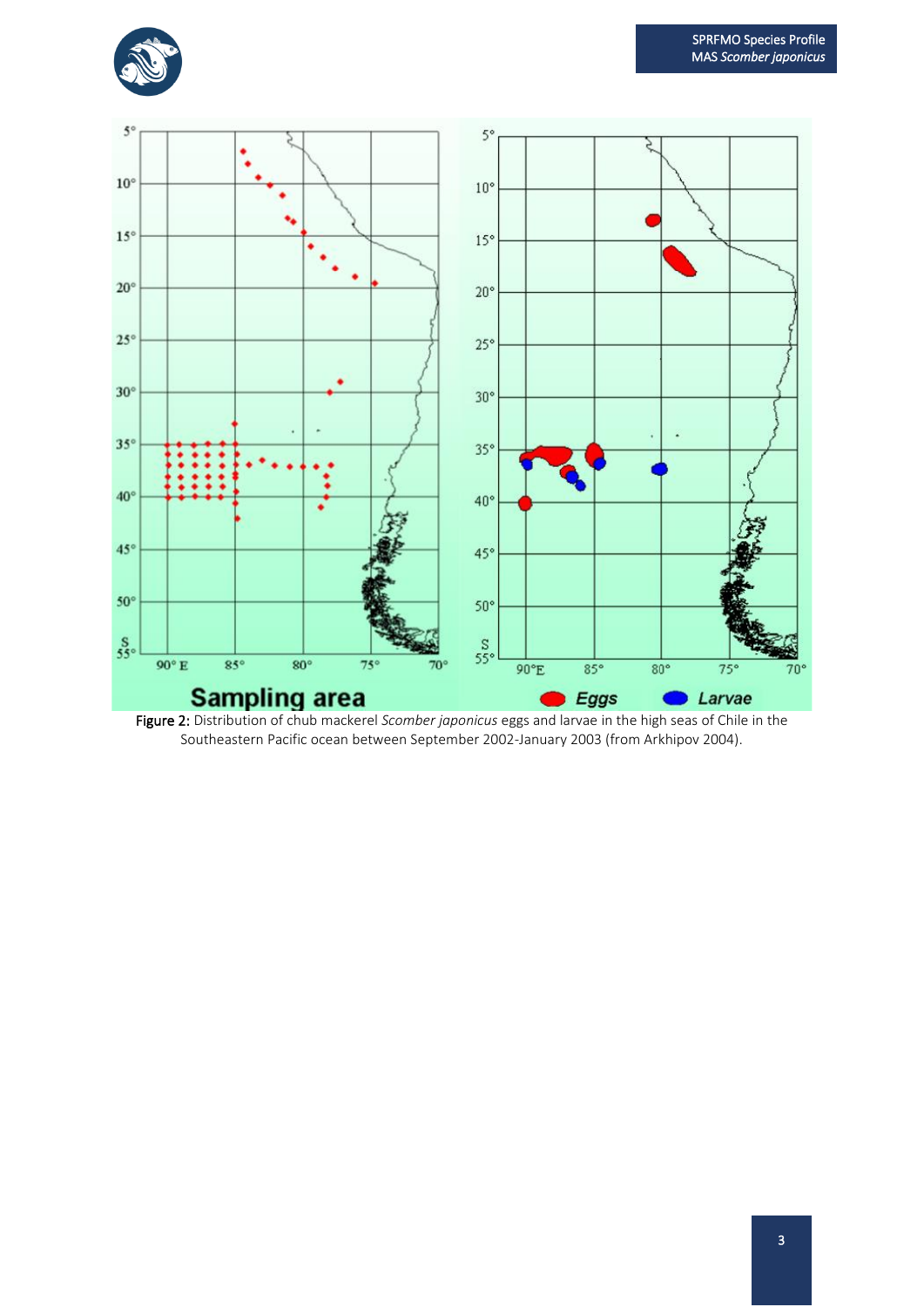



Figure 3.- Sampling stations and accumulated abundance of *Scomber japonicus* larvae off Peru, between 1972 and 2008 (Source: IMARPE, Zooplankton and Ichthyoplankton Laboratory)

### General habitat

*S. japonicus* is a pelagic fish with shoaling behavior. In the Eastern South Pacific waters it forms schools usually with jack mackerel (*Trachurus murphyi*) and sardine (*Sardinops sagax*) at the adult stages, but also with anchovy (*Engraulis ringens*) when smaller than 15 cm. It is uncommon for *S. japonicus* to inhabit waters deeper than 50 m and according to Maridueña & Menz (1986) the species undertakes vertical migration to the surface for feeding. This species inhabits warm and temperate waters of the Atlantic, Indian and Pacific oceans and adjacent seas (Collette & Nauen, 1983).

#### Biological characteristics

*S. japonicus* is a heterosexual fish, without evidence of sexual dimorphism (Kramer, 1969; Castro & Santana, 2000). Histological studies demonstrate *S. japonicus* as a partial spawner, with an extended period of reproductive activity (Peña et al., 1986; Dickerson et al. 1992). Off Peru the spawning season is described to be from August to March, mainly in high summer (Miñano & Castillo, 1971; Mendo 1984). Near Ecuador there seems to be a secondary period in September (Serra et al. 1982; Maridueña & Menz, 1986). In Chilean waters the spawning season is identified in November through March in northern and southern areas. This has been confirmed with results from projects monitoring pelagic fisheries in these regions, which report an increase of mature fishes at the end of the year, and high values of gonadosomatic index (GIS) between January and March (Martínez et al., 2006). The length at 50% maturity was estimated by Pardo & Oliva (1992) in the north region as 26 cm, a mean between macro and microscopic criteria.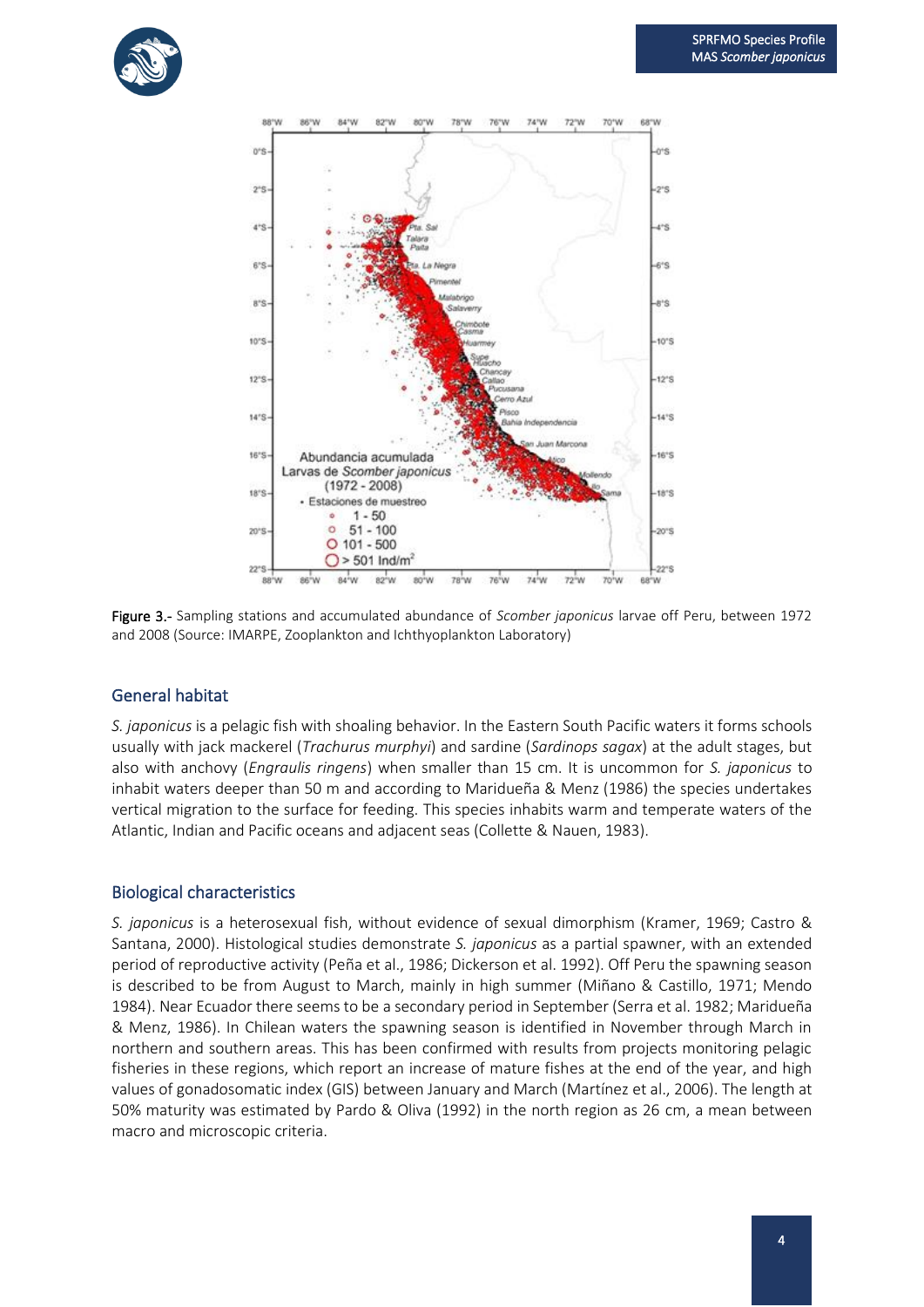

Growth of the species is characterised as very fast in the first two years, manifested in a high growth rate (*k*). Fish can reach 50% of the asymptotic length in the first two years Maximum length (*L∞*) is approximately 45 cm and longevity between 9 and 10 years. Table 1 shows the growth parameters reported in the literature for this species from the eastern Pacific in both hemispheres. Considerable additional data are available from the northwestern Pacific, but not reported here (e.g. Choi et al. 2000).

|                         | Country    | $L_{oo}$ (cm) | k     | t <sub>o</sub> (years) |
|-------------------------|------------|---------------|-------|------------------------|
| Parrish & MacCall, 1978 | <b>USA</b> | 43.60         | 0.244 | $-3.022$               |
| Aguayo, 1982            | Chile      | 44.60         | 0.160 | $-1.550$               |
| Mendo, 1984             | Perú       | 40.57         | 0.408 | $-0.050$               |
| Pizarro, 1984           | Ecuador    | 39.20         | 0.230 | $-1.790$               |
| Aguayo & Steffens, 1986 | Chile      | 44.37         | 0.164 | $-1.543$               |
| Canales et al., 2004    | Chile      | 37.56         | 0.264 | $-0.500$               |
| Martinez et al., 2006   | Chile      | 41.43         | 0.184 | $-1.541$               |
| Caramantin et al., 2008 | Perú       | 41.30         | 0.390 | $-0.400$               |

Table 1: Growth parameters estimated for *S. japonicus* in the eastern Pacific Ocean.

# Morphological characteristics

*S. japonicus* present a tapered and elongate body, with a sharp snout. Inter-pelvic process is small and single. No well developed corselet. Swim bladder is present. First haemal spine is posterior to first interneural process and 12 to 15 inter-neural bones under first dorsal fin. Anal fin spine conspicuous clearly separated from anal rays but joined to them by a membrane. Back with narrow stripes which zigzag and undulate. Caudal peduncle with 5 finlets on the upper and lower edge. Distance between dorsal fins shorter than or equal to the first dorsal fin base. Lateral line not interrupted and caudal fin forked. Belly is unmarked (Pacific population) or with wavy lines. Dorsal color green and yellow, with thin blue lines (Collette & Nauen, 1983).

Maximum length is about 45-50 cm, while the most common lengths are around 30 cm.

# Role of the species in the ecosystem

According to Hernández (1991), it is difficult to determine the trophic level of *S. japonicus* on the food web, mainly due to the diversity of food items found inside their stomachs. In some areas the species seems to eat from phytoplankton to copepods, larvae and small juveniles of other fish species such as anchovy, and is considered to be an opportunistic predator (Konchina 1982; Alegre et al., 2015). In this way, *S. japonicus* can vary their trophic level between the second and fortieth levels, depending on the moment and the type of food available. *S. japonicus* are predated upon by a large range of species, such as tunas, sharks and even dolphins and whales. These features make the species a very important component of the trophic web, as a link between production levels and top predators.

# Impacts of fishing

# Habitat damage

There are no known habitat damage issues for this is essentially a purse seine and mid-water trawl fishery.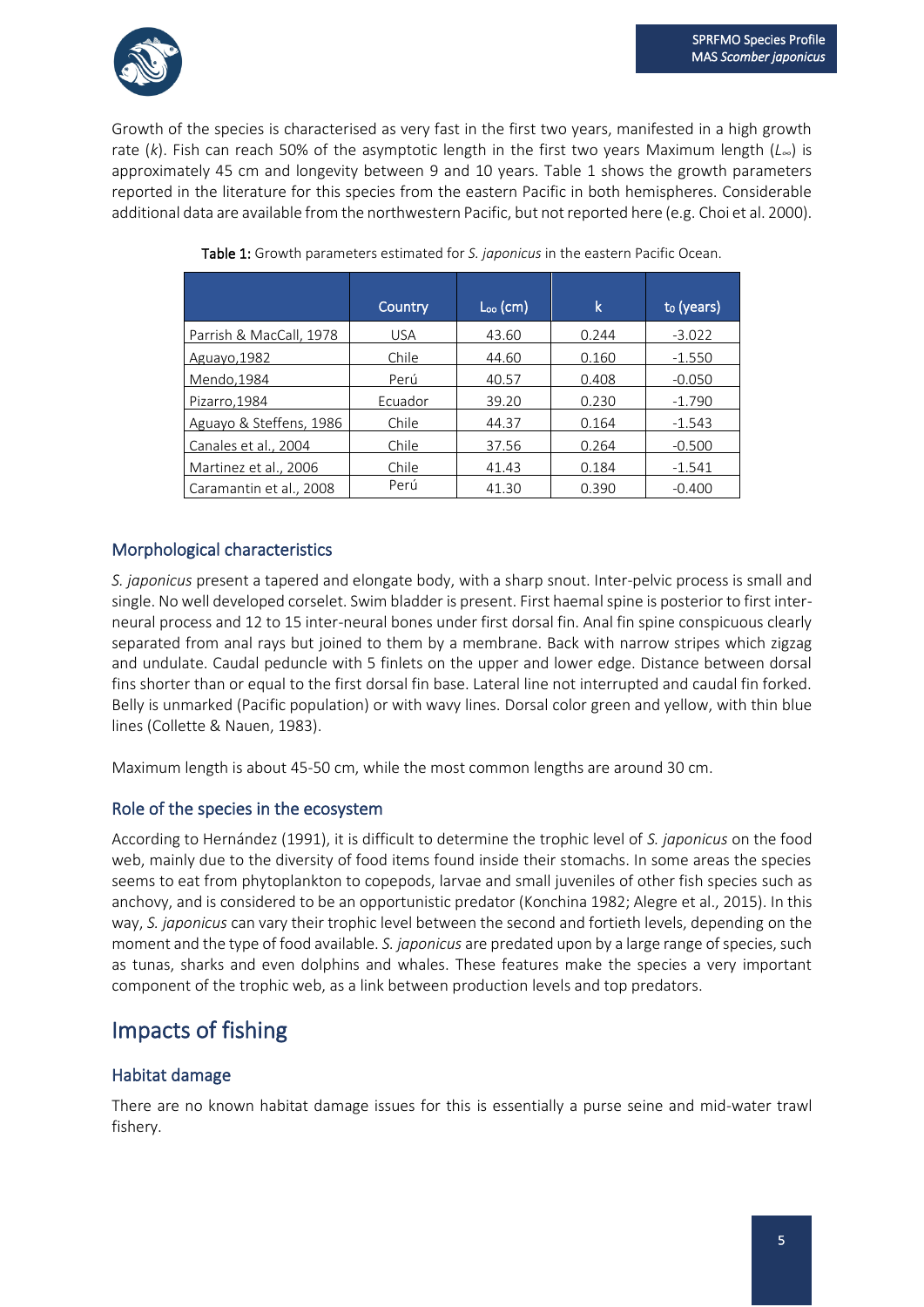

# References

- Aguayo, M.; Steffens, H. (1986). Edad y crecimiento de Scomber japonicus peruanus del norte de Chile. Investigacion pesq., Santiago, v. 33, p. 61-73.
- Alegre, A., Bertrand, A., Espino, M., Espinoza, P., Dioses, T., Ñiquen, M., ... & Ménard, F. (2015). Diet diversity of jack and chub mackerels and ecosystem changes in the northern Humboldt Current system: A long-term study. *Progress in Oceanography, 137*, 299-313.
- Arkhipov A.G. (2004). Species composition and peculiarity of ichthyoplancton distribution in SEPO // Tezysy dokladov mezdunarodnogo nauchnogo seminara "Problemy reproduktciy i rannego ontogeneza morskykh gydrobyontov". Murmansk. P. 9-11. (in Russian).
- Caramantin-Soriano, H., Vega-Pérez, L. A., Ñiquen, M. (2008). Growth parameters and mortality rate of the *Scomber japonicus peruanus* (Jordán & Hubb, 1925) along the Peruvian coast, South Pacific. *Brazilian Journal of Oceanography*, *56*, 201-210.
- Castro, J.J., Santana, A.T. (2000). Synopsis of biological data on the chub mackerel (*Scomber japonicus* Houttuyn, 1782). FAO Fisheries Sypnosis. No. 157. FAO. Rome.
- Choi, Y.M., Park, J.H., Cha, H.K., Hwang, K.S. (2000). Age and growth of common mackerel, *Scomber japonicus* Houttuyn in Korean waters. *J. Korean. Soc. Fis. Res.* 3:1-8.
- Collette, B.B., Nauen, C. (1983). FAO Species catalogue. 2. Scombrids of the world. An annotated and illustrated catalogue of tunas, mackerels, bonitos and related species known to date. FAO Fish. Synop., 125:1-137 pp.
- Collette, B.B. (2001). Scombridae. Tunas (also, albacore, bonitos, mackerels, seerfishes, and wahoo). p. 3721-3756. In: K.E. Carpenter and V. Niem (eds.) FAO species identification guide for fishery purposes. The living marine resources of the Western Central Pacific. Vol. 6. Bony fishes part 4 (Labridae to Latimeriidae), estuarine crocodiles. FAO, Rome.
- Dickerson, T. L., Macewicz, B. J., Hunter, J. R. (1992). Spawning frequency and batch fecundity of chub mackerel, *Scomber japonicus*, during 1985. CalCOFI Rep, 33, 130-140.
- Hernández, J.J.C. (1991). Ecología trófica de la caballa (*Scomber japonicus,* Houttuyn, 1780) en aguas del archipiélago canario. Tesis Doctoral, Departamento de Biología. Universidad de Las Palmas de Gran Canaria, 242p.
- Konchina, Y.V. (1982). Feeding of the Pacific mackerel, *Scomber japonicus*, near the Peruvian coast. Journal of ichthyology, 22, 102-111.
- Kramer, D. (1969). Synopsis of the biological data on the pacific mackerel, *Scoinber japonicus* Houttuyn (northeast Pacific). U.S. Fish Wildlife Series, Circular 302. 18 pp.
- Maridueña, L.S., Menz, A. (1986). Caballa, *Scomber japonicus* Houttuyn, 1780. En: Bases Biológicas y Marco Conceptual para el Manejo de los Recursos Pelágicos en el Pacífico Suroriental. Convenio de Cooperación BID/SELA. OLDEPESCA. Documento de Pesca 1.